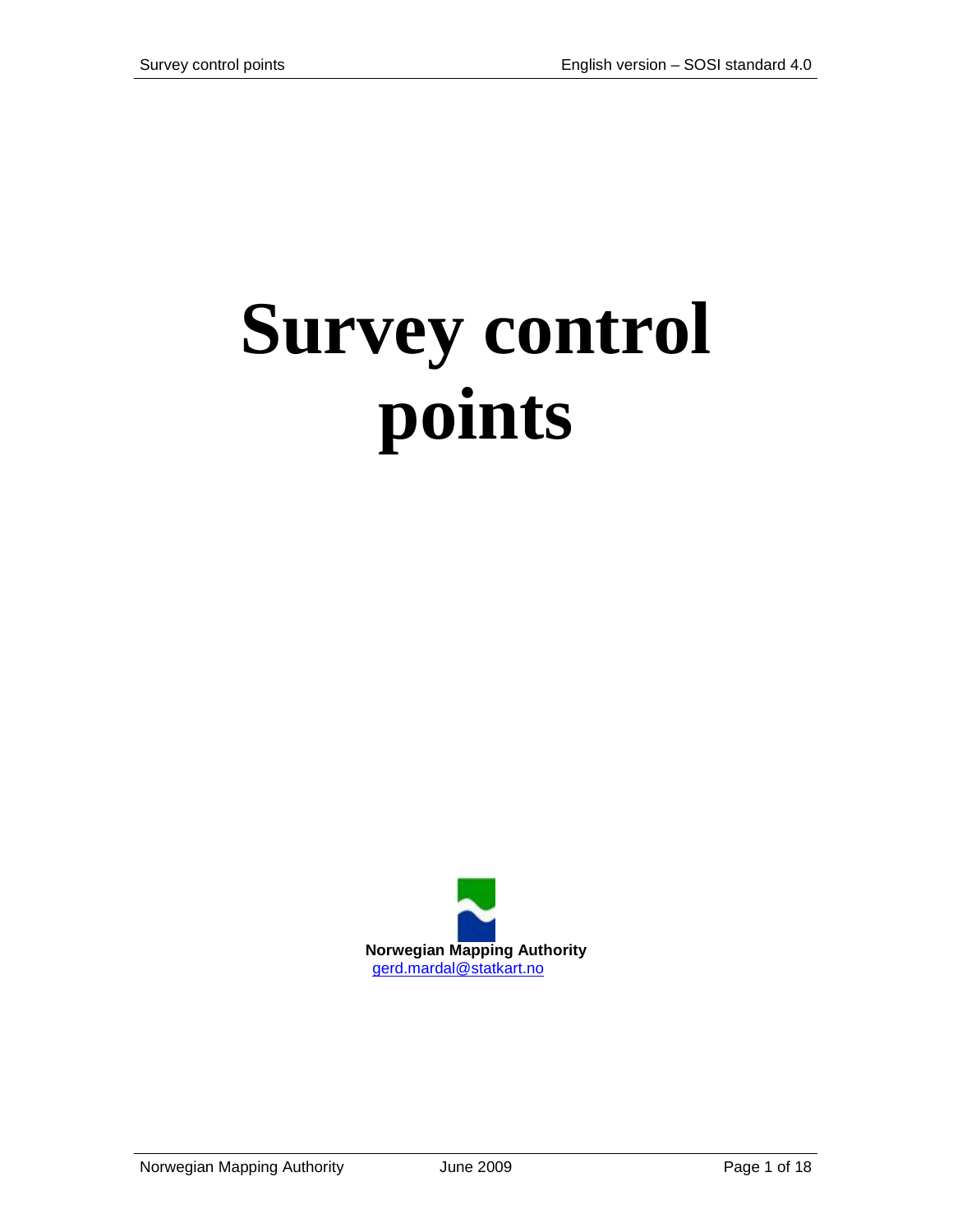## **Table of contents**

| 1.1     |  |
|---------|--|
| 1.2     |  |
| 1.2.1   |  |
| 122     |  |
| 1.2.3   |  |
| 1.2.4   |  |
| 1.2.5   |  |
| 1.2.6   |  |
| 1.2.7   |  |
| 1.2.7.1 |  |
| 1.2.7.2 |  |
| 1.2.7.3 |  |
| 1.2.7.4 |  |
| 1.2.7.5 |  |
| 1.2.7.6 |  |
| 1.2.7.7 |  |
| 1.2.7.8 |  |
| 1.2.7.9 |  |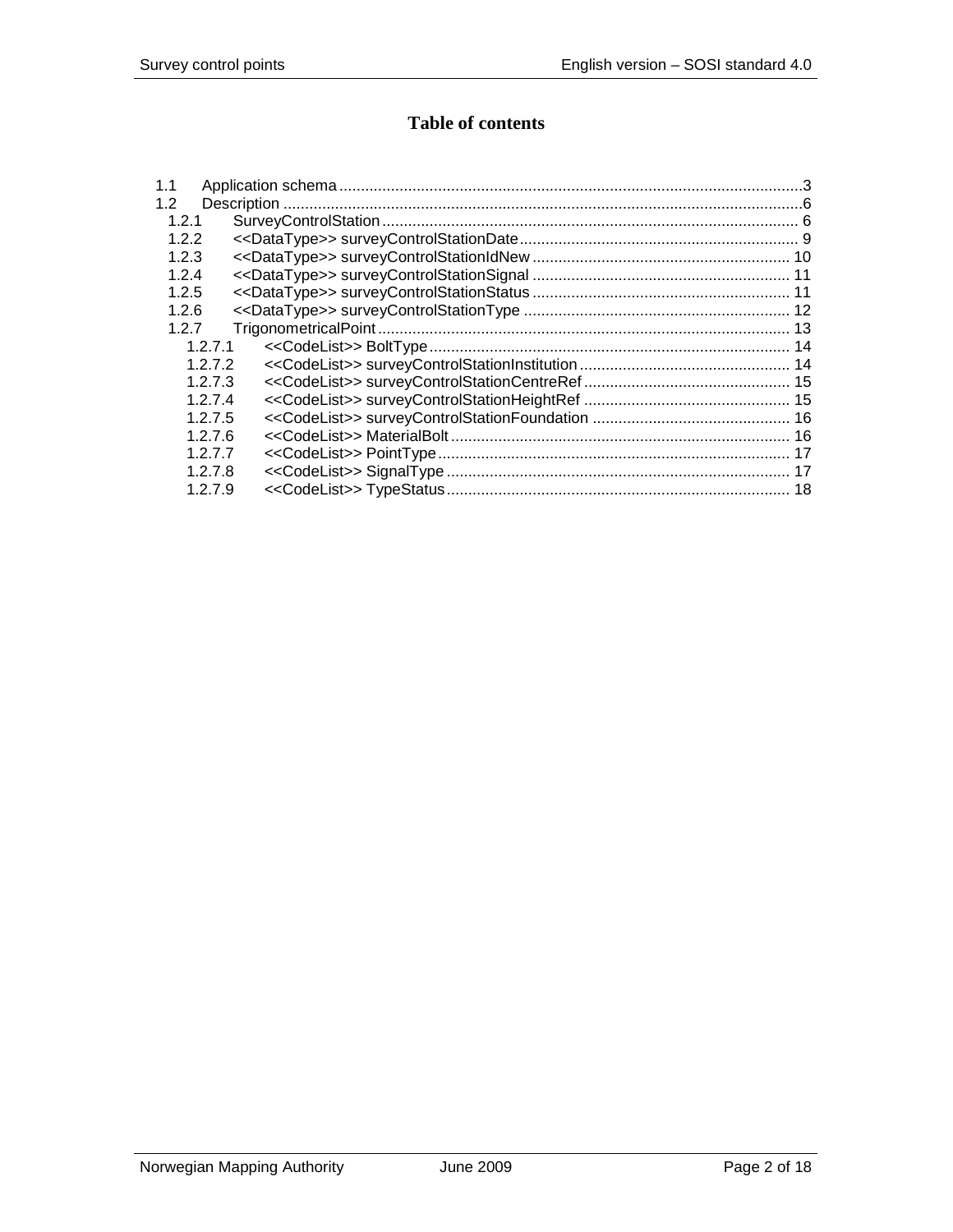#### <span id="page-2-0"></span>**1.1 Application schema**

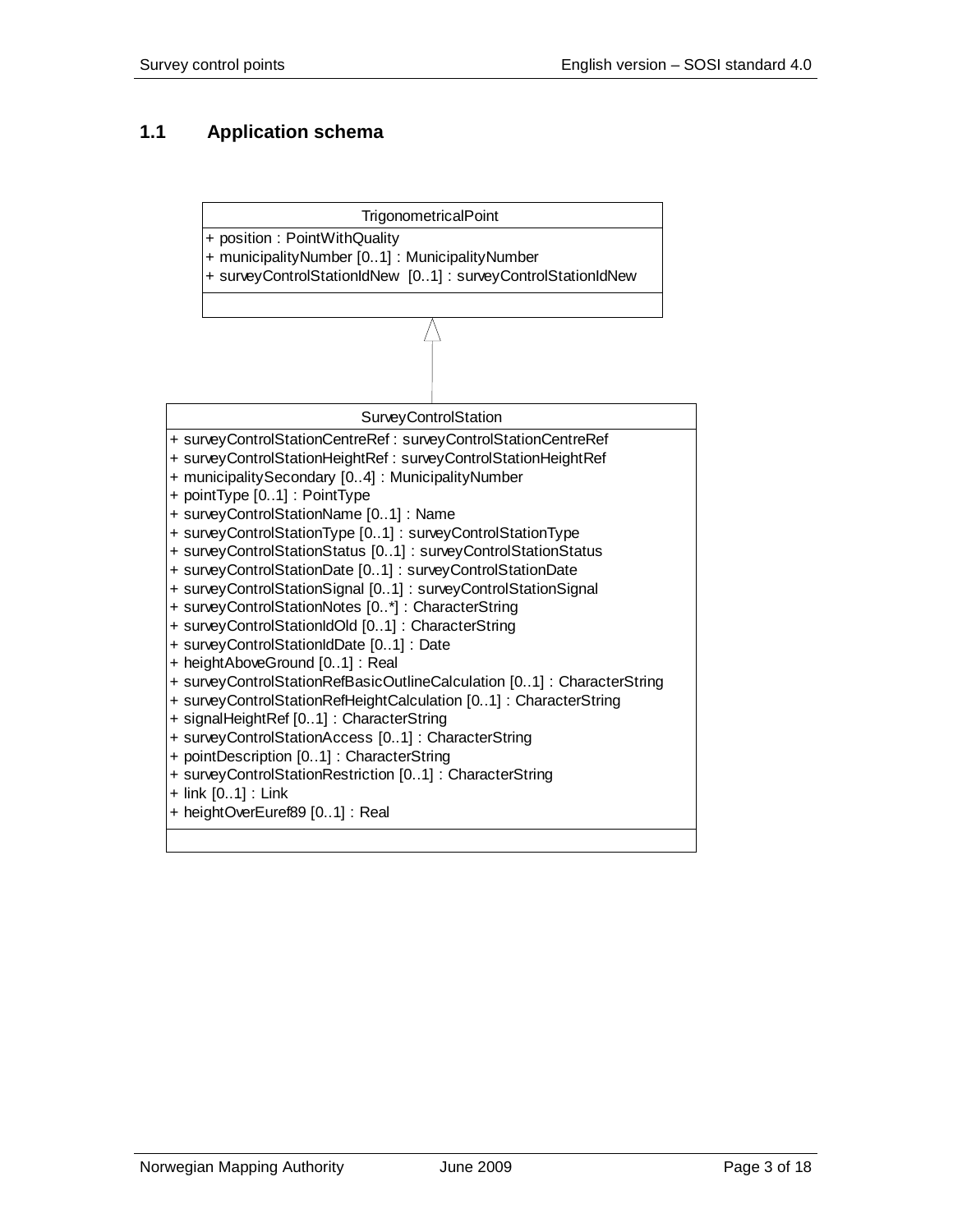#### **Datatypes**

#### surveyControlStationIdNew<br>surveyControlStationIdNew

+ surveyControlStationMunicipality : Integer<br>+ surveyControlStationInstitution : surveyControlStationInstitution<br>+ surveyControlStationNumber : CharacterString<br>+ indicatorSurveyControlStationNumber : CharacterString

surveyControlStationType <<DataType>>

- + boltType : BoltType
- 
- + materialBolt : MaterialBolt<br>+ surveyControlStationFoundation : surveyControlStationFoundation<br>+ surveyControlStationDiameter [0..1] : Integer
- engravedText [0..1] : CharacterString

surveyControlStationDate + surveyControlStationEstablishmentDate : Date calculationDate [0..1] : Date <<DataType>> surveyControlStationSignal + signalType : SignalType + signalHeight : Real <<DataType>> surveyControlStationStatus <<DataType>>

+ verificationDate : DateTime + typeStatus : TypeStatus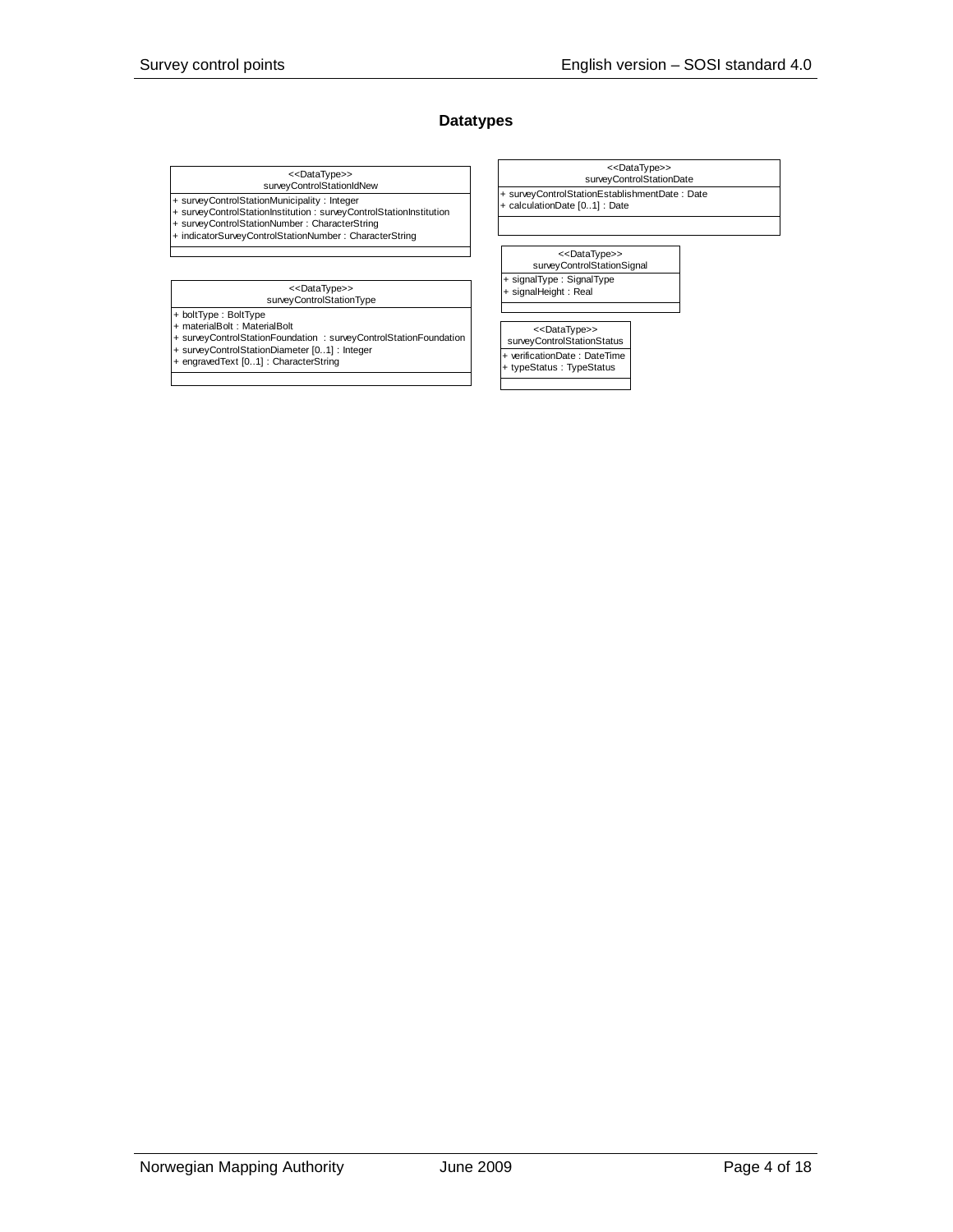#### **Codelists**

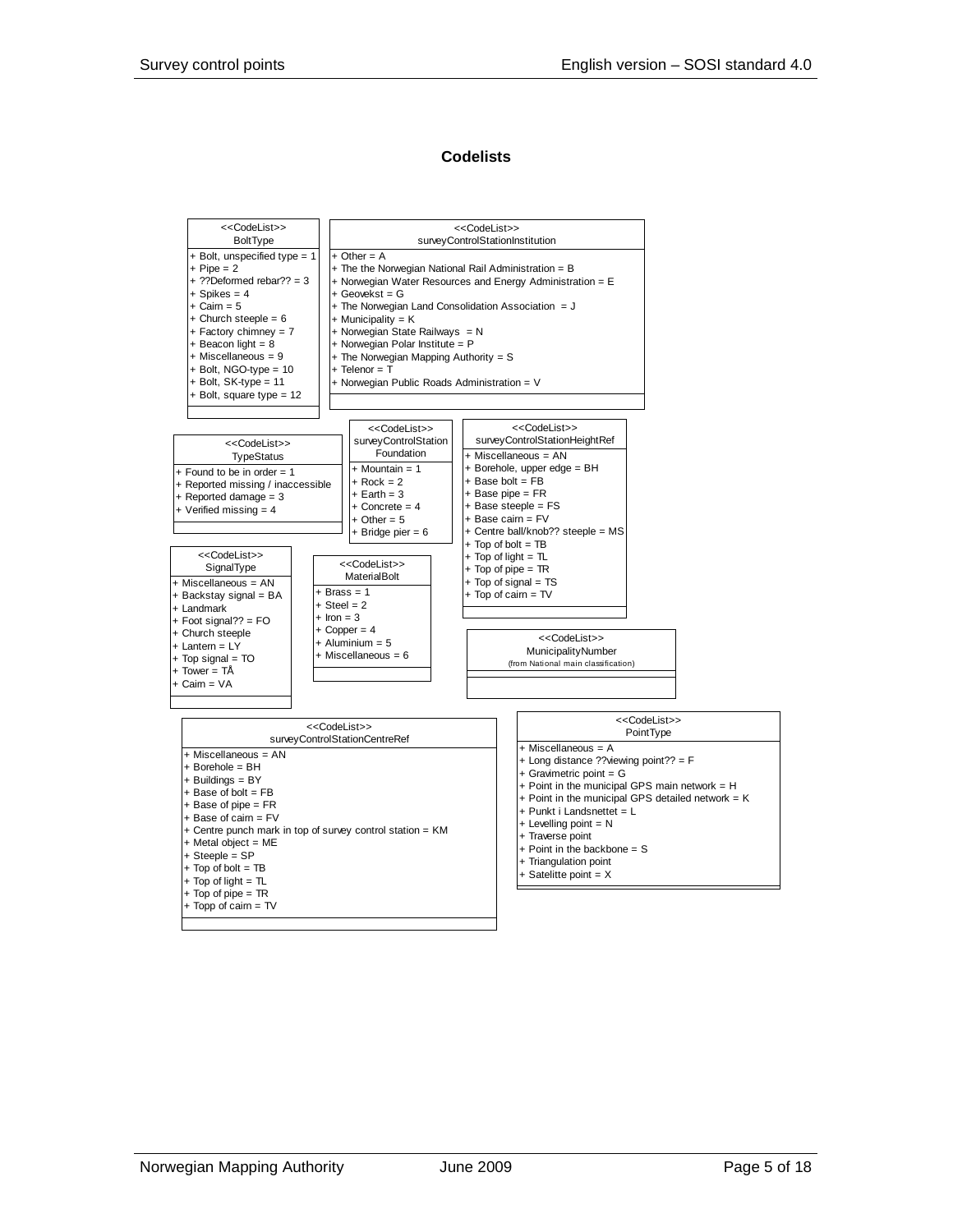## <span id="page-5-0"></span>**1.2 Description**

# <span id="page-5-1"></span>**1.2.1 SurveyControlStation**

| <b>No</b> | Name/<br>Role name                              | Description                                                                                                                                                                                                                                                                                                                                                   | Obligation/<br>Condition | Maximum<br>Occurrenc<br>е | <b>Type</b>                                  | Constraint                             |
|-----------|-------------------------------------------------|---------------------------------------------------------------------------------------------------------------------------------------------------------------------------------------------------------------------------------------------------------------------------------------------------------------------------------------------------------------|--------------------------|---------------------------|----------------------------------------------|----------------------------------------|
| 1         | <b>Class</b><br><b>SurveyControlSt</b><br>ation | permanently marked point,<br>marked with a bolt or other<br>mark in which the plane<br>coordinates and/or height<br>are determined, or are<br>planned to be determined<br>in a geodesic system                                                                                                                                                                |                          |                           |                                              | Subtype of<br>Trigonomet<br>ricalPoint |
| 1.1       | surveyControlSta<br>tionCentreRef               | description of the point of<br>the centre reference, i.e. to<br>what on the survey control<br>station do the north and<br>east coordinates refer<br>Note: For more<br>information, see the<br>standard survey control<br>station numbering and<br>survey control station<br>register, information in<br>connection with a survey<br>control station (5.1.1.16 | 1                        | 1                         | surveyControl<br><b>StationCentre</b><br>Ref |                                        |
| 1.2       | surveyControlSta<br>tionHeightRef               |                                                                                                                                                                                                                                                                                                                                                               | 1                        | 1                         | surveyControl<br>StationHeightR<br>ef        |                                        |
| 1.3       | municipalitySeco<br>ndary                       | secondary municipality,<br>i.e. a municipality which is<br>not perceived as the main<br>municipality<br>Note: If a survey control<br>station is located close to<br>a municipality boundary<br>causing it to belong to<br>several municipalities, the<br>primary municipality will be<br>stated under the general<br>element MUN, while the<br>remaining      | $\mathbf 0$              | 4                         | MunicipalityNu<br>mber                       |                                        |
| 1.4       | pointType                                       | description of the point<br>type of the survey control<br>station<br>Note: In the norm for<br>survey control station<br>register and survey control<br>station number, point type<br>has the codes P, Q and R<br>depending on the number<br>itself. In this standard, the<br>point type P is used for the                                                     | $\mathbf 0$              | 1                         | PointType                                    |                                        |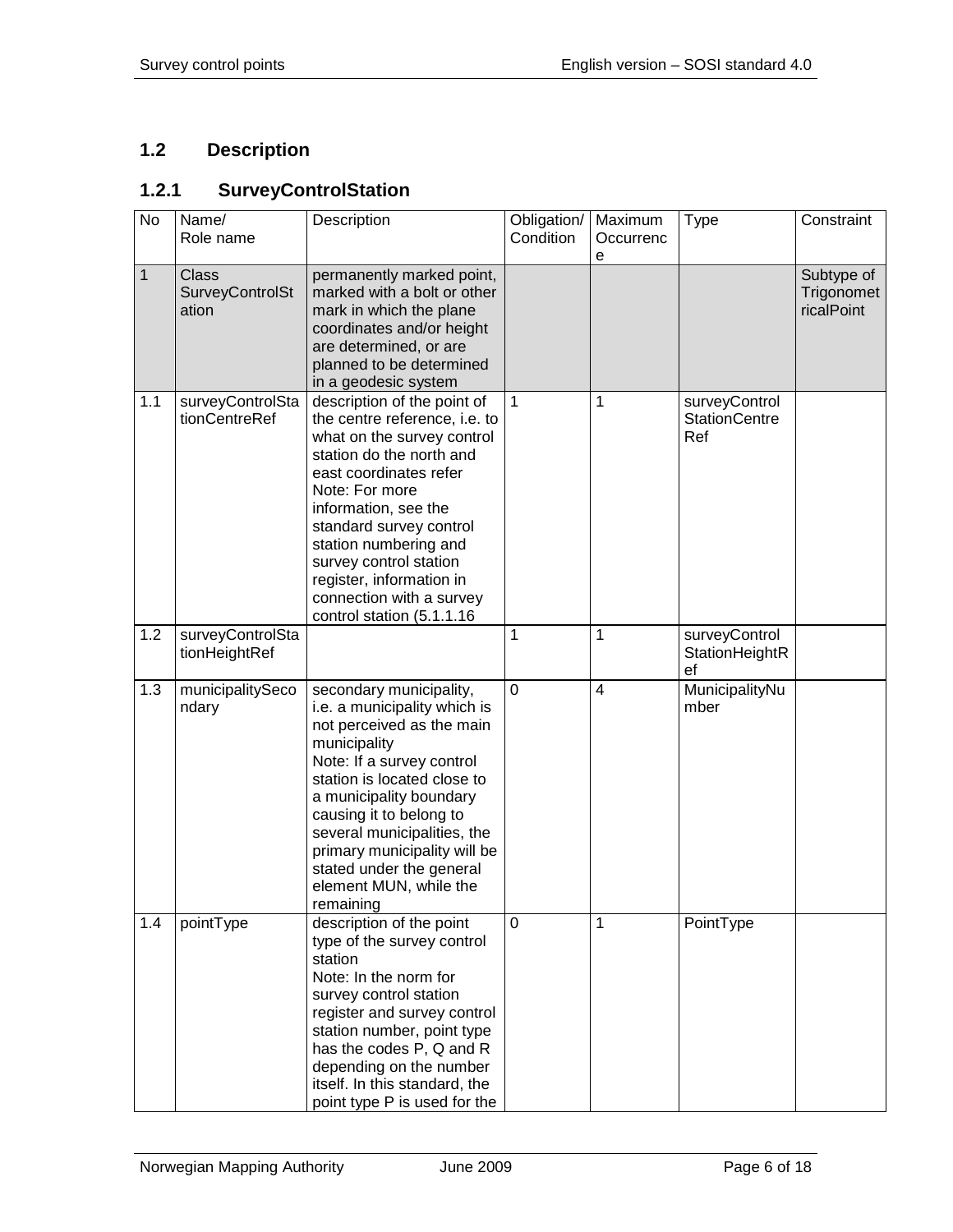|                    |                                | polygon point regardless<br>of the number.                                                                                                                                                                                                                                                                                                                                           |                |              |                                       |  |
|--------------------|--------------------------------|--------------------------------------------------------------------------------------------------------------------------------------------------------------------------------------------------------------------------------------------------------------------------------------------------------------------------------------------------------------------------------------|----------------|--------------|---------------------------------------|--|
| 1.5                | surveyControlSta<br>tionName   | the name of the survey<br>control station upon<br>registration. This is not<br>necessarily the official<br>place name for the area<br>Note: For more<br>information, see the<br>standard survey control<br>station numbering and<br>survey control station<br>register, information in<br>connection with a survey<br>control station (5.1.1.2).                                     | $\overline{0}$ | 1            | Name                                  |  |
| 1.6                | surveyControlSta<br>tionType   | information on what type<br>of point the survey control<br>station consists of (the<br>survey control station's<br>physical attributes), such<br>as bolt type, material,<br>dimension and anyi<br>engravings                                                                                                                                                                         | $\mathbf 0$    | 1            | surveyControl<br>StationType          |  |
| 1.7                | surveyControlSta<br>tionStatus | status of the survey control<br>station<br>Note: For more<br>information, see the<br>standard survey control<br>station numbering and<br>survey control station<br>register.                                                                                                                                                                                                         | $\mathbf 0$    | 1            | surveyControl<br><b>StationStatus</b> |  |
| 1.8                | surveyControlSta<br>tionDate   | information on when the<br>point was established and<br>the coordinate calculation<br>was completed                                                                                                                                                                                                                                                                                  | $\overline{0}$ | $\mathbf{1}$ | surveyControl<br><b>StationDate</b>   |  |
| 1.9                | surveyControlSta<br>tionSignal | information on signal type<br>as well as the signal's<br>height                                                                                                                                                                                                                                                                                                                      | 0              | 1            | surveyControl<br>StationSignal        |  |
| 1.1<br>$\mathbf 0$ | surveyControlSta<br>tionNotes  | notes on survey control<br>station. May be used for<br>information on the survey<br>control station when the<br>information does not<br>naturally belong elsewhere<br>Note: For more<br>information, see the<br>standard survey control<br>station numbering and<br>survey control station<br>register, information in<br>connection with a survey<br>control station<br>(5.1.1.39). | 0              | N            | CharacterStrin<br>g                   |  |
| 1.1<br>1           | surveyControlSta<br>tionIdOld  | former survey control<br>station identity, often as a                                                                                                                                                                                                                                                                                                                                | 0              | 1            | CharacterStrin<br>g                   |  |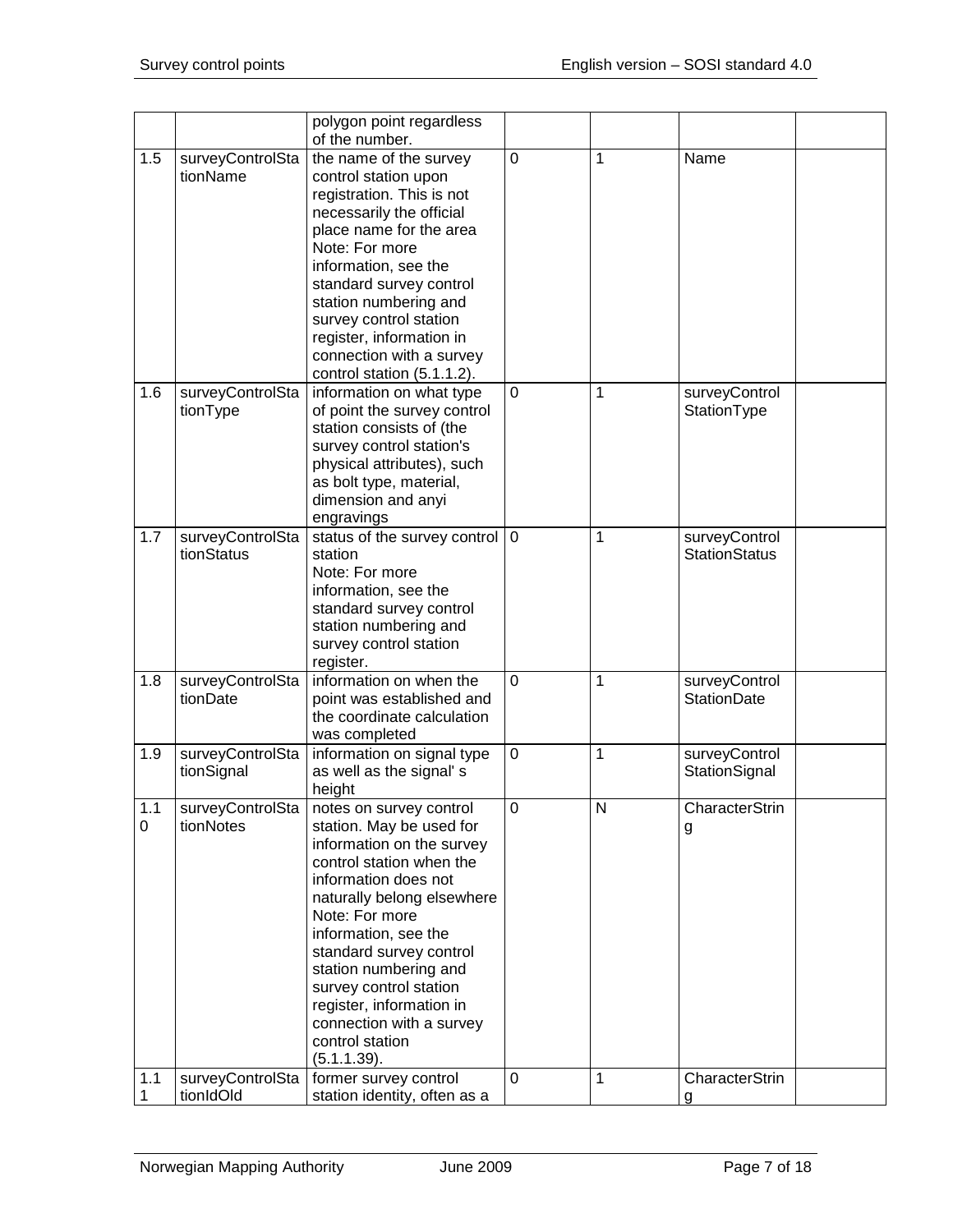|                       |                                                  | number<br>Note: For more<br>information, see the<br>standard survey control<br>station numbering and<br>survey control station<br>register, information in<br>connection with a survey<br>control station (5.1.1.8)                                                                                                                      |             |   |                     |  |
|-----------------------|--------------------------------------------------|------------------------------------------------------------------------------------------------------------------------------------------------------------------------------------------------------------------------------------------------------------------------------------------------------------------------------------------|-------------|---|---------------------|--|
| 1.1<br>$\overline{2}$ | surveyControlSta<br>tionIdDate                   | date of amendment of the<br>current survey control<br>station number<br>Note: Is used only when<br>surveyControlStationIdOld<br>exists. For more<br>information, see standard<br>survey control station<br>numbering and survey<br>control station register,<br>information in connection<br>with a survey control<br>station (5.1.1.9). | $\mathbf 0$ | 1 | Date                |  |
| 1.1<br>3              | heightAboveGrou<br>nd                            | the object's height above<br>the ground                                                                                                                                                                                                                                                                                                  | $\mathbf 0$ | 1 | Real                |  |
| 1.1                   | surveyControlSta                                 | reference to to where the                                                                                                                                                                                                                                                                                                                | $\mathbf 0$ | 1 | CharacterStrin      |  |
| 4                     | tionRefBasicOutli<br>neCalculation               | calculations of north and<br>east coordinates are filed.<br>Can also be given as a<br><b>URL</b><br>Note: For more<br>information, see the<br>standard survey control<br>station numbering and<br>survey control station<br>register, information in<br>connection with a survey<br>control station (5.1.1.22)                           |             |   | g                   |  |
| 1.1<br>5              | surveyControlSta<br>tionRefHeightCal<br>culation | reference to where<br>calculations of the height<br>are filed. Can also be<br>given as a URL<br>Note: For more<br>information, see the<br>standard survey control<br>station numbering and<br>survey control station<br>register, information in<br>connection with a survey<br>control station (5.1.1.29)                               | 0           | 1 | CharacterStrin<br>g |  |
| 1.1<br>6              | signalHeightRef                                  | indication of ??boning<br>rod(s) / sighting target(s)<br>on the signal<br>Note: For more<br>information, see the<br>standard survey control                                                                                                                                                                                              | 0           | 1 | CharacterStrin<br>g |  |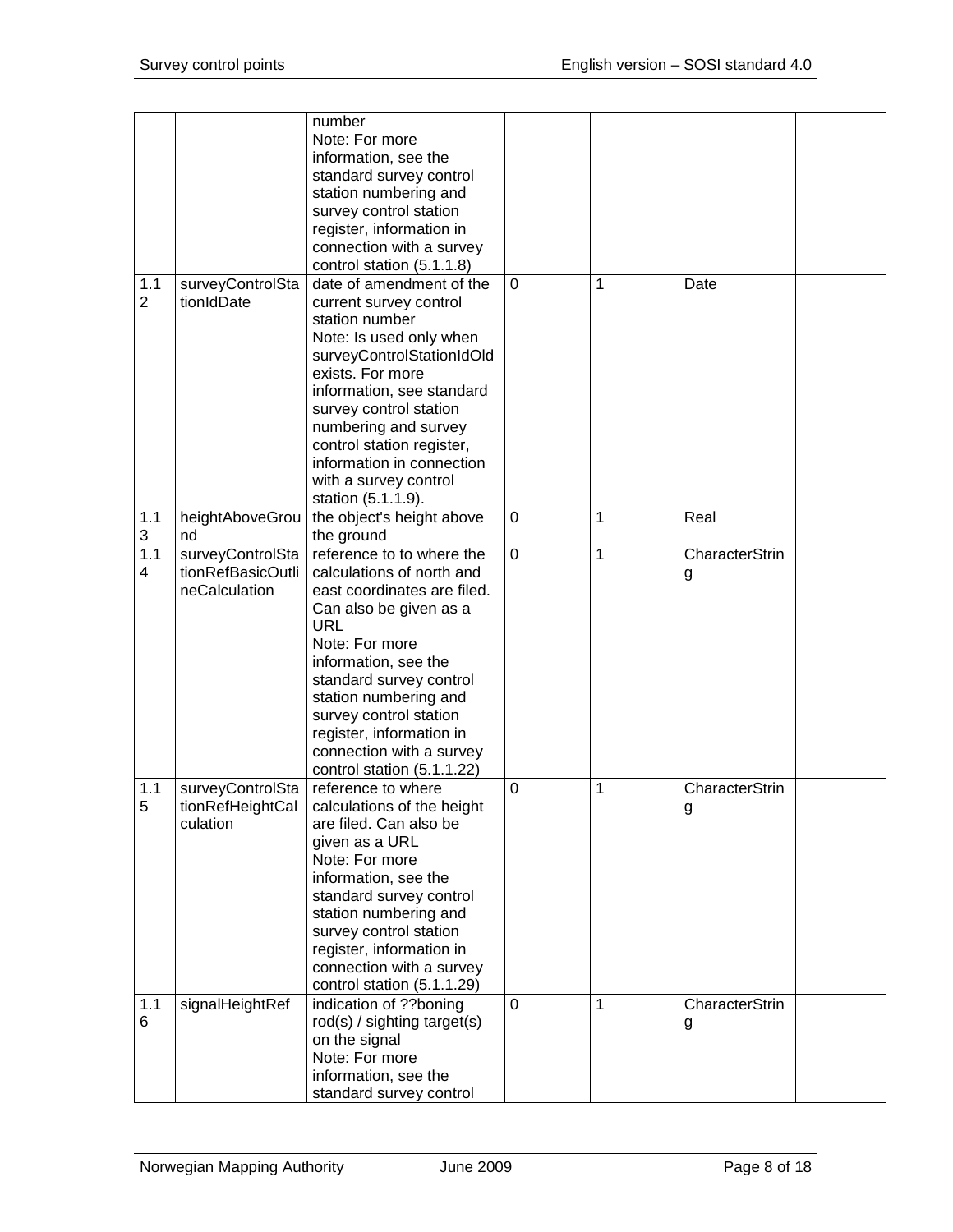|                  |                  | station numbering and<br>survey control station |                |   |                       |  |
|------------------|------------------|-------------------------------------------------|----------------|---|-----------------------|--|
|                  |                  | register, information in                        |                |   |                       |  |
|                  |                  | connection with a survey                        |                |   |                       |  |
|                  |                  | control station (5.1.1.34)                      |                |   |                       |  |
| $1.\overline{1}$ | surveyControlSta | description of the easiest                      | $\overline{0}$ | 1 | <b>CharacterStrin</b> |  |
| $\overline{7}$   | tionAccess       | access to the survey                            |                |   | g                     |  |
|                  |                  | control station                                 |                |   |                       |  |
|                  |                  | Note: For more                                  |                |   |                       |  |
|                  |                  | information, see the                            |                |   |                       |  |
|                  |                  | standard survey control                         |                |   |                       |  |
|                  |                  | station numbering and<br>survey control station |                |   |                       |  |
|                  |                  | register, information in                        |                |   |                       |  |
|                  |                  | connection with a survey                        |                |   |                       |  |
|                  |                  | control station (5.1.1.35)                      |                |   |                       |  |
| 1.1              | pointDescription | location of the survey                          | 0              | 1 | CharacterStrin        |  |
| 8                |                  | control station in relation to                  |                |   | g                     |  |
|                  |                  | the surroundings                                |                |   |                       |  |
|                  |                  | Note: For more                                  |                |   |                       |  |
|                  |                  | information, see the                            |                |   |                       |  |
|                  |                  | standard survey control                         |                |   |                       |  |
|                  |                  | station numbering and                           |                |   |                       |  |
|                  |                  | survey control station                          |                |   |                       |  |
|                  |                  | register, information in                        |                |   |                       |  |
|                  |                  | connection with a survey                        |                |   |                       |  |
|                  |                  | control station (5.1.1.36).                     |                |   |                       |  |
| 1.1              | surveyControlSta | description of restrictions                     | $\mathbf 0$    | 1 | CharacterStrin        |  |
| 9                | tionRestriction  | on use, such as internal                        |                |   | g                     |  |
|                  |                  | use or resale, or whom to                       |                |   |                       |  |
|                  |                  | contact if the accessibility                    |                |   |                       |  |
|                  |                  | to the survey control<br>station is restricted  |                |   |                       |  |
| 1.2              | link             | URL/URI for relevant                            | $\mathbf 0$    | 1 | Link                  |  |
| 0                |                  | document, picture, video,                       |                |   |                       |  |
|                  |                  | etc.                                            |                |   |                       |  |
| 1.2              | heightOverEuref  | height as a decimal                             | $\mathbf 0$    | 1 | Real                  |  |
| 1                | 89               | number in metres over the                       |                |   |                       |  |
|                  |                  | ellipsoid determined for                        |                |   |                       |  |
|                  |                  | EUREF89                                         |                |   |                       |  |

## <span id="page-8-0"></span>**1.2.2 <<DataType>> surveyControlStationDate**

| <b>No</b> | Name/                                         | Description                                                                                                                                      | Obligation/ | Maximum   | Type | Constraint |
|-----------|-----------------------------------------------|--------------------------------------------------------------------------------------------------------------------------------------------------|-------------|-----------|------|------------|
|           | Role name                                     |                                                                                                                                                  | Condition   | Occurrenc |      |            |
|           |                                               |                                                                                                                                                  |             | e         |      |            |
| 2         | Datatype<br>surveyControlSta<br>tionDate      | information on when the<br>point was established and<br>the coordinate calculation<br>was completed                                              |             |           |      |            |
| 2.1       | surveyControlSta<br>tionEstablishmen<br>tDate | date of establishment of<br>survey control station<br>Note: For more<br>information, see the<br>standard survey control<br>station numbering and |             |           | Date |            |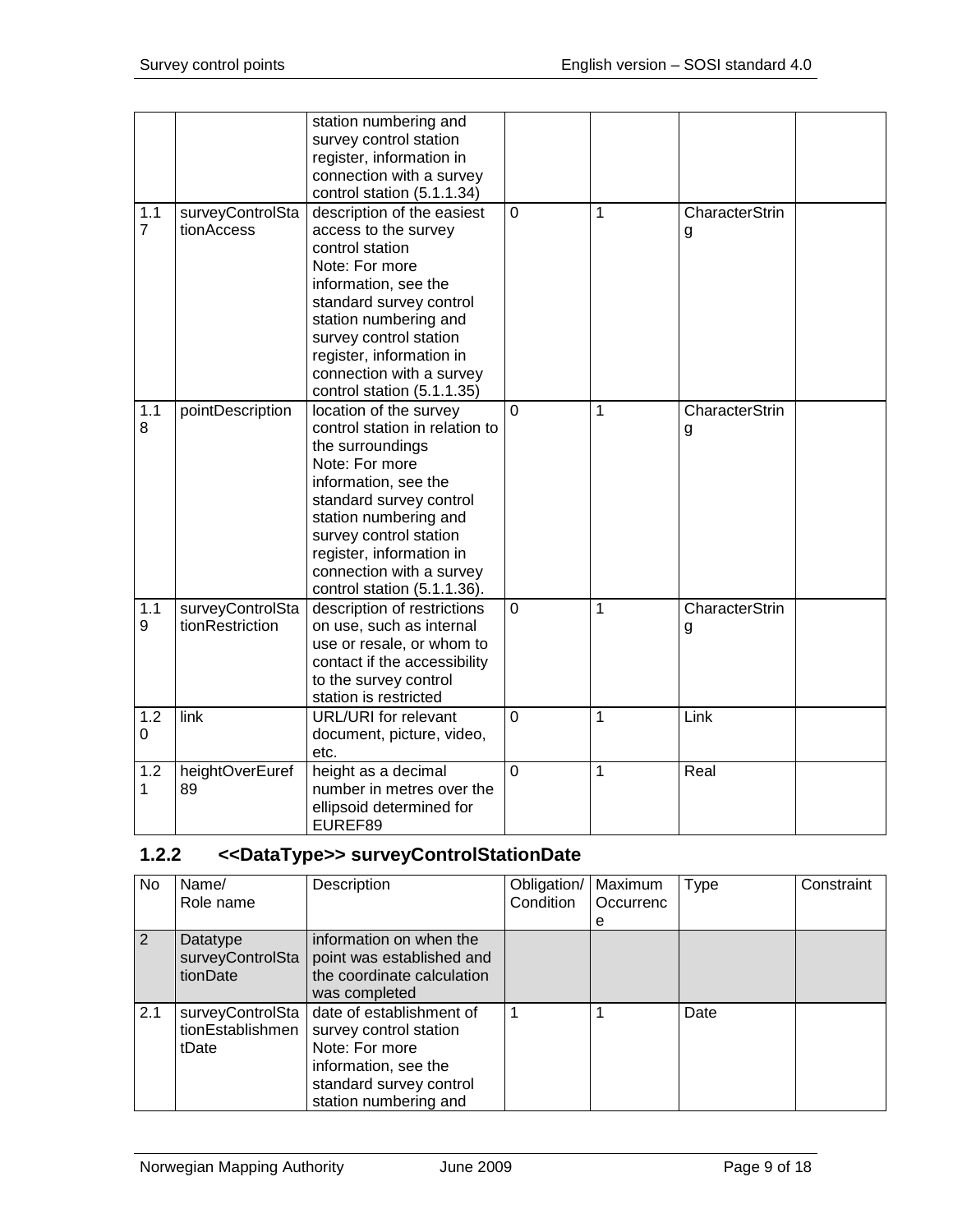|     |                 | survey control station<br>register, information in<br>connection with a survey<br>control station (5.1.1.6).                                                                                                                                                       |          |      |  |
|-----|-----------------|--------------------------------------------------------------------------------------------------------------------------------------------------------------------------------------------------------------------------------------------------------------------|----------|------|--|
| 2.2 | calculationDate | date of calculation of<br>survey control station<br>Note:<br>For more information, see<br>the standard survey<br>control station numbering<br>and survey control station<br>register, information in<br>connection with a survey<br>control station $(5.1.1.17)$ . | $\Omega$ | Date |  |

## <span id="page-9-0"></span>**1.2.3 <<DataType>> surveyControlStationIdNew**

| <b>No</b> | Name/<br>Role name                        | Description                                                                                                                                                                                                                                                                                                                                                                        | Obligation/<br>Condition | Maximum<br>Occurrenc<br>e | <b>Type</b>                             | Constraint |
|-----------|-------------------------------------------|------------------------------------------------------------------------------------------------------------------------------------------------------------------------------------------------------------------------------------------------------------------------------------------------------------------------------------------------------------------------------------|--------------------------|---------------------------|-----------------------------------------|------------|
| 3         | Datatype<br>surveyControlSta<br>tionIdNew | identification of a survey<br>control station<br>Note 1:<br>Consists of the original<br>municipality number,<br>institution/agency, the<br>actual survey control<br>station number, as well as<br>an indicator. This attribute<br>is the primary key for<br>survey control stations<br>Note 2: For more<br>information, see also the<br>standard: survey control<br>station number |                          |                           |                                         |            |
| 3.1       | surveyControlSta<br>tionMunicipality      | municipality number,<br>follows the point<br>throughout its entire<br>lifetime, and will not be<br>changed in the event of<br>municipal<br>adjustments/mergers<br>Note: Always leading zero<br>[for values $<$ 1000].                                                                                                                                                              | 1                        | 1                         | Integer                                 |            |
| 3.2       | surveyControlSta<br>tionInstitution       | designation of the<br>insitution that has<br>established the survey<br>control station Note: For<br>more information, see the<br>standard survey control<br>station numbering and<br>survey control station<br>register, information in<br>connection with a survey<br>control station (5.                                                                                         | 1                        | 1                         | surveyControl<br>StationInstituti<br>on |            |
| 3.3       | surveyControlSta<br>tionNumber            | unique number. The first<br>position is a character                                                                                                                                                                                                                                                                                                                                | 1                        | 1                         | CharacterStrin<br>g                     |            |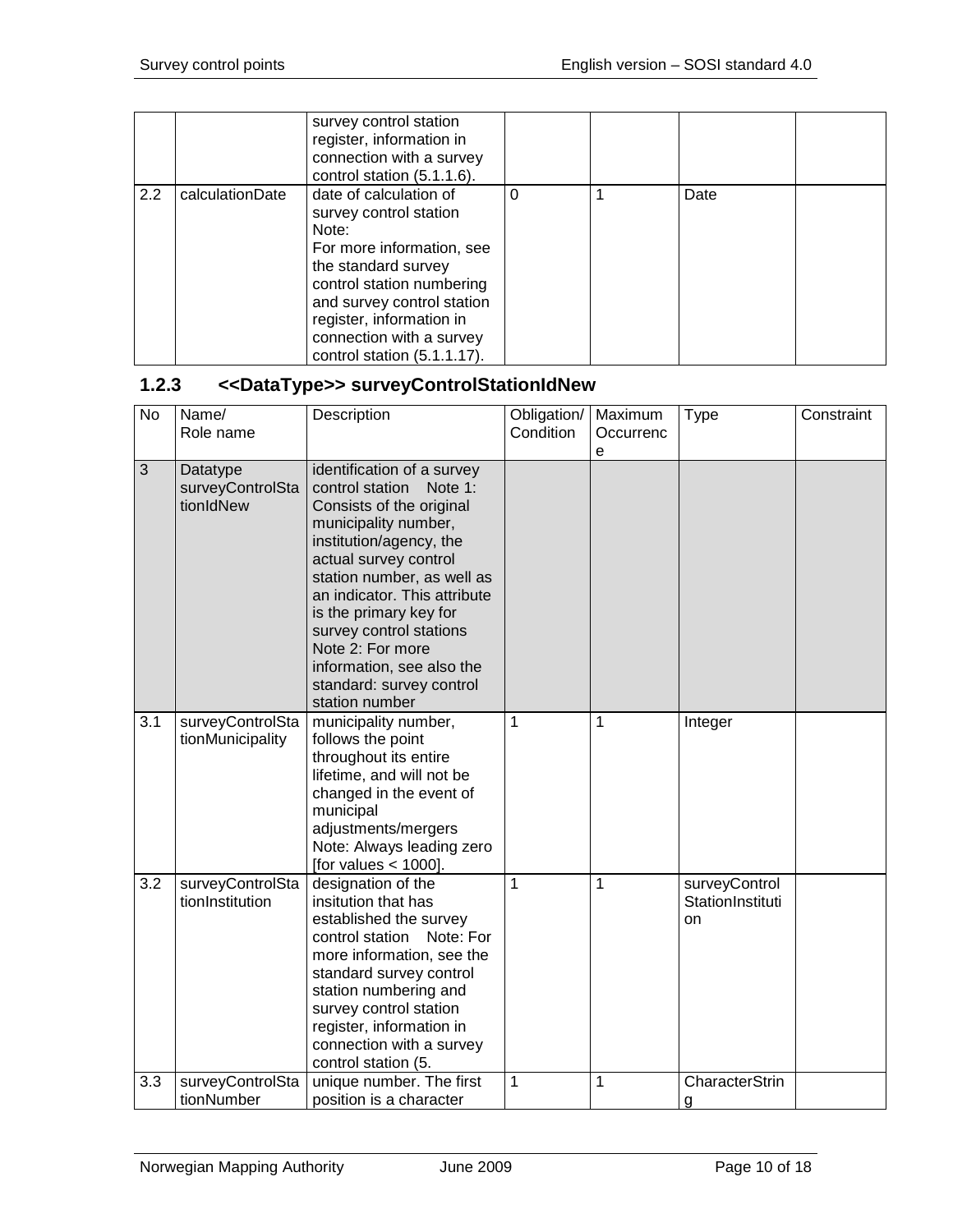|     |                                             | (digit, letter or other<br>character). The next four<br>positions may be digits or<br>a combination of digits and<br>letters Note: For more<br>information, see the<br>standard survey control<br>station numbering and<br>survey c                                                            |  |                     |  |
|-----|---------------------------------------------|------------------------------------------------------------------------------------------------------------------------------------------------------------------------------------------------------------------------------------------------------------------------------------------------|--|---------------------|--|
| 3.4 | indicatorSurveyC<br>ontrolStationNum<br>ber | indicator ??where 1<br>character, preferably digit,<br>0 for centre reference, 1-9<br>for eccentric survey control<br>stations Can also be the<br>letters A-Z (not including<br>$AE$ , æ, Ø, ø, Å, å).<br>Accepted as part of a<br>quadrangle number<br>Note: For more<br>information, see the |  | CharacterStrin<br>g |  |

## <span id="page-10-0"></span>**1.2.4 <<DataType>> surveyControlStationSignal**

| No             | Name/<br>Role name                         | Description                                                                                                                                                                                                                                                                           | Obligation/<br>Condition | Maximum<br>Occurrenc<br>e | <b>Type</b> | Constraint |
|----------------|--------------------------------------------|---------------------------------------------------------------------------------------------------------------------------------------------------------------------------------------------------------------------------------------------------------------------------------------|--------------------------|---------------------------|-------------|------------|
| $\overline{4}$ | Datatype<br>surveyControlSta<br>tionSignal | information on signal type,<br>as well as the signal's<br>height                                                                                                                                                                                                                      |                          |                           |             |            |
| 4.1            | signalType                                 | type of survey control<br>station signal Note: For<br>more information, see the<br>standard survey control<br>station numbering and<br>survey control station<br>register, information in<br>connection with a survey<br>control station (5.1.1.32)                                   | 1                        | 1                         | SignalType  |            |
| 4.2            | signalHeight                               | the signal " height over the<br>survey control station"<br>height reference in metres<br>Note: For more<br>information, see the<br>standard survey control<br>station numbering and<br>survey control station<br>register, information in<br>connection with a survey<br>control stat | 1                        | 1                         | Real        |            |

## <span id="page-10-1"></span>**1.2.5 <<DataType>> surveyControlStationStatus**

| No | Name/<br>Role name | Description                                                               | Obligation/   Maximum<br>Condition | <b>Occurrenc</b><br>e | Type | Constraint |
|----|--------------------|---------------------------------------------------------------------------|------------------------------------|-----------------------|------|------------|
|    | Datatype           | status of the survey control<br>surveyControlSta   station Note: For more |                                    |                       |      |            |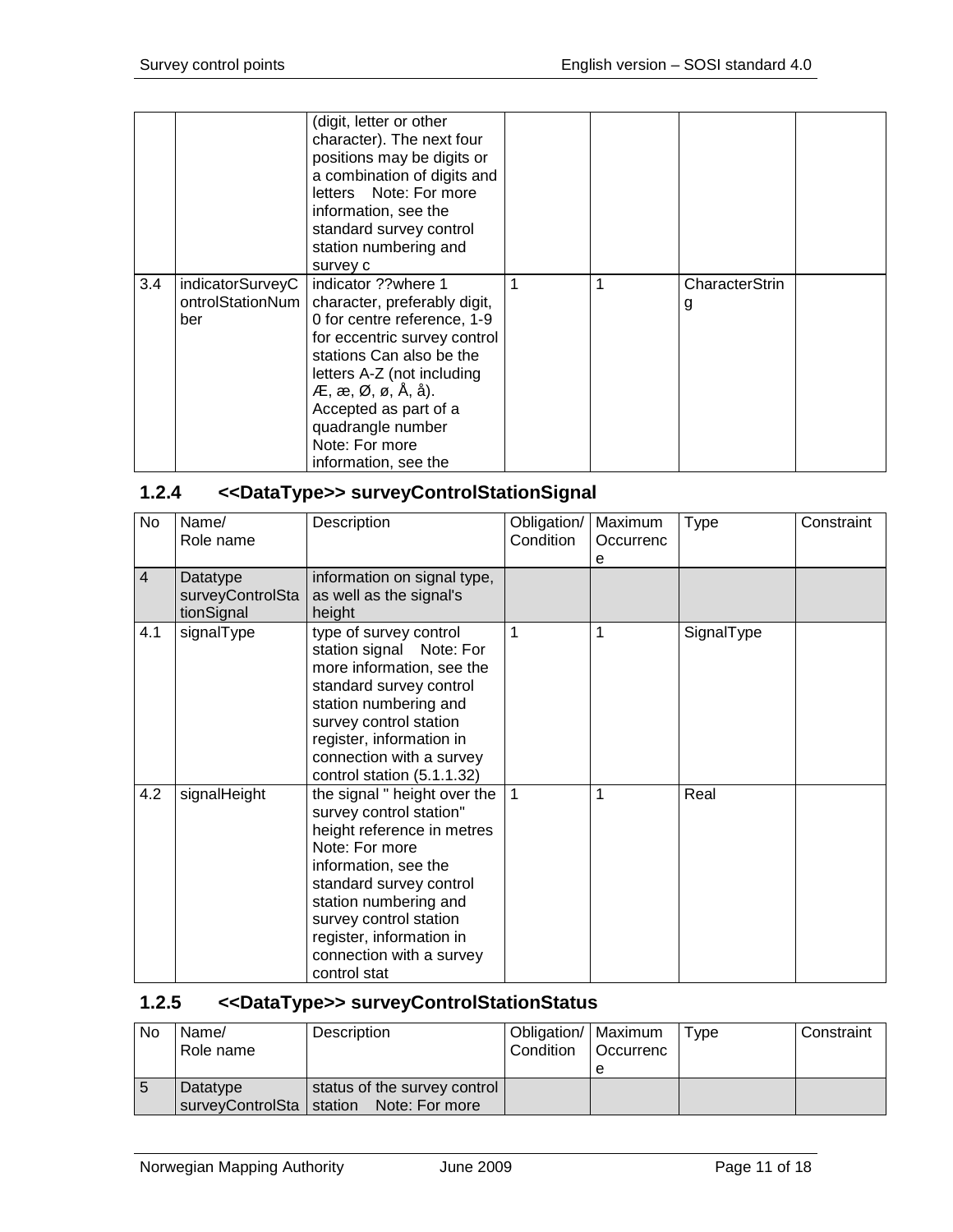|     | tionStatus       | information, see the<br>standard survey control<br>station numbering and<br>survey control station<br>register.                                       |  |                   |  |
|-----|------------------|-------------------------------------------------------------------------------------------------------------------------------------------------------|--|-------------------|--|
| 5.1 | verificationDate | date when it is established<br>that the data conform to<br>reality<br>Note: Verification date is<br>identical to DATE in<br>previous versions of SOSI |  | DateTime          |  |
| 5.2 | typeStatus       | designation of the survey<br>control station's status                                                                                                 |  | <b>TypeStatus</b> |  |

#### <span id="page-11-0"></span>**1.2.6 <<DataType>> surveyControlStationType**

| $\overline{N}$ | Name/<br>Role name                       | Description                                                                                                                                                                                                                                                                        | Obligation/<br>Condition | Maximum<br>Occurrenc<br>e | Type                                   | Constraint |
|----------------|------------------------------------------|------------------------------------------------------------------------------------------------------------------------------------------------------------------------------------------------------------------------------------------------------------------------------------|--------------------------|---------------------------|----------------------------------------|------------|
| 6              | Datatype<br>surveyControlSta<br>tionType | information on what type<br>of point the survey control<br>station consists of                                                                                                                                                                                                     |                          |                           |                                        |            |
| 6.1            | boltType                                 | type of bolt Note: For<br>more information, see the<br>standard survey control<br>station numbering and<br>survey control station<br>register, information in<br>connection with a survey<br>control station (5.1.1.10).                                                           | $\mathbf{1}$             | 1                         | <b>BoltType</b>                        |            |
| 6.2            | materialBolt                             | type of material of which<br>the bolt is made Note:<br>For more information, see<br>the standard survey<br>control station numbering<br>and survey control station<br>register, information in<br>connection with a survey<br>control station (5.1.1.11).                          | $\mathbf{1}$             | 1                         | MaterialBolt                           |            |
| 6.3            | surveyControlSta<br>tionFoundation       | type of foundation where<br>the survey control station<br>is located<br>Note: For<br>more information, see the<br>standard survey control<br>station numbering and<br>survey control station<br>register, information in<br>connection with a survey<br>control station (5.1.1.13) | 1                        | 1                         | surveyControl<br>StationFoundat<br>ion |            |
| 6.4            | surveyControlSta<br>tionDiameter         | diameter in mm<br>Note: For more<br>information, see the<br>standard survey control<br>station numbering and<br>survey control station<br>register, information in                                                                                                                 | $\overline{0}$           | $\overline{1}$            | Integer                                |            |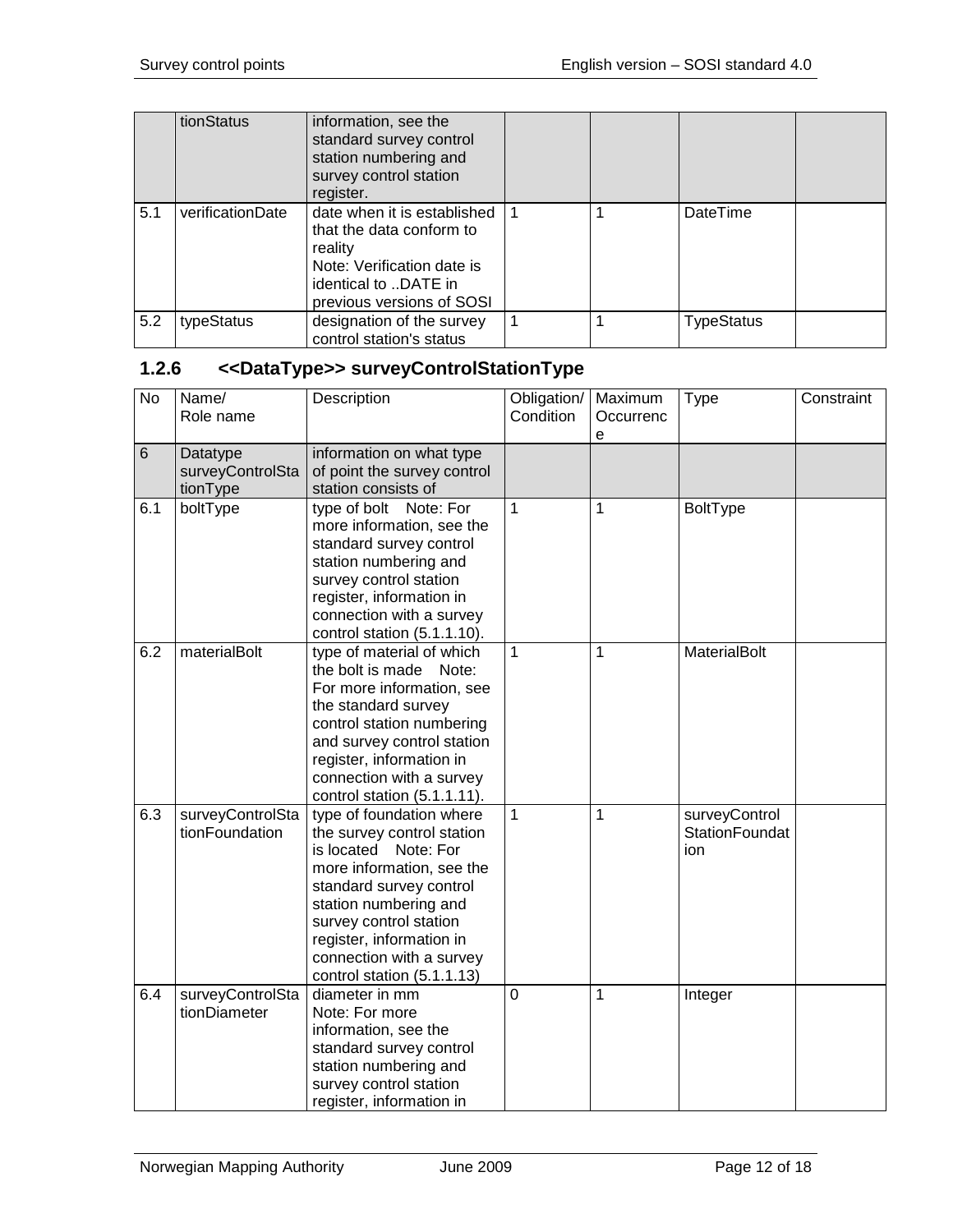|     |              | connection with a survey<br>control station (5.1.1.12B).                                                                                                                                                                                                                                                                         |  |                     |  |
|-----|--------------|----------------------------------------------------------------------------------------------------------------------------------------------------------------------------------------------------------------------------------------------------------------------------------------------------------------------------------|--|---------------------|--|
| 6.5 | engravedText | inscription if<br>text/number/character is<br>engraved, or otherwise<br>imprinted on a survey<br>control station<br>Note: For more<br>information, see the<br>standard survey control<br>station numbering and<br>survey control station<br>register, information in<br>connection with a survey<br>control station (5.1.1.11B). |  | CharacterStrin<br>g |  |

## <span id="page-12-0"></span>**1.2.7 TrigonometricalPoint**

| $\overline{N}$ | Name/            | Description                  | Obligation/    | Maximum   | <b>Type</b>    | Constraint |
|----------------|------------------|------------------------------|----------------|-----------|----------------|------------|
|                | Role name        |                              | Condition      | Occurrenc |                |            |
|                |                  |                              |                | e         |                |            |
| $\overline{7}$ | <b>Class</b>     | permanently marked point,    |                |           |                |            |
|                | TrigonometricalP | marked with a bolt or other  |                |           |                |            |
|                | oint             | mark in which the plane      |                |           |                |            |
|                |                  | coordinates and/or height    |                |           |                |            |
|                |                  | are determined in a          |                |           |                |            |
|                |                  | Trigonometrical network in   |                |           |                |            |
|                |                  | a geodetic system            |                |           |                |            |
| 7.1            | position         | location where the object    | 1              | 1         | PointWithQuali |            |
|                |                  | exists                       |                |           | ty             |            |
| 7.2            | municipalityNum  | angivelse av hvilke          | $\mathbf 0$    | 1         | MunicipalityNu |            |
|                | ber              | kommune punktet ligger       |                |           | mber           |            |
|                |                  | innenfor                     |                |           |                |            |
|                |                  | Merknad: Statistisk          |                |           |                |            |
|                |                  | sentralbyrå har en offisiell |                |           |                |            |
|                |                  | liste over                   |                |           |                |            |
|                |                  | kommunenummer hvor de        |                |           |                |            |
|                |                  | to første siffer er          |                |           |                |            |
|                |                  | fylkesnummer og de to        |                |           |                |            |
|                |                  | siste kommunenummer          |                |           |                |            |
|                |                  | innen fylket.                |                |           |                |            |
| 7.3            | surveyControlSta | identification of the survey | $\overline{0}$ | 1         | surveyControl  |            |
|                | tionIdNew        | control station, originally  |                |           | StationIdNew   |            |
|                |                  | consisting of the            |                |           |                |            |
|                |                  | municipality number,         |                |           |                |            |
|                |                  | institution/department, the  |                |           |                |            |
|                |                  | actual survey control        |                |           |                |            |
|                |                  | station number, as well as   |                |           |                |            |
|                |                  | an indicator. This attribute |                |           |                |            |
|                |                  | is the primary key for       |                |           |                |            |
|                |                  | survey control stations      |                |           |                |            |
|                |                  | Note 1: For more             |                |           |                |            |
|                |                  | information, see the         |                |           |                |            |
|                |                  | standard for survey control  |                |           |                |            |
|                |                  | station numbering            |                |           |                |            |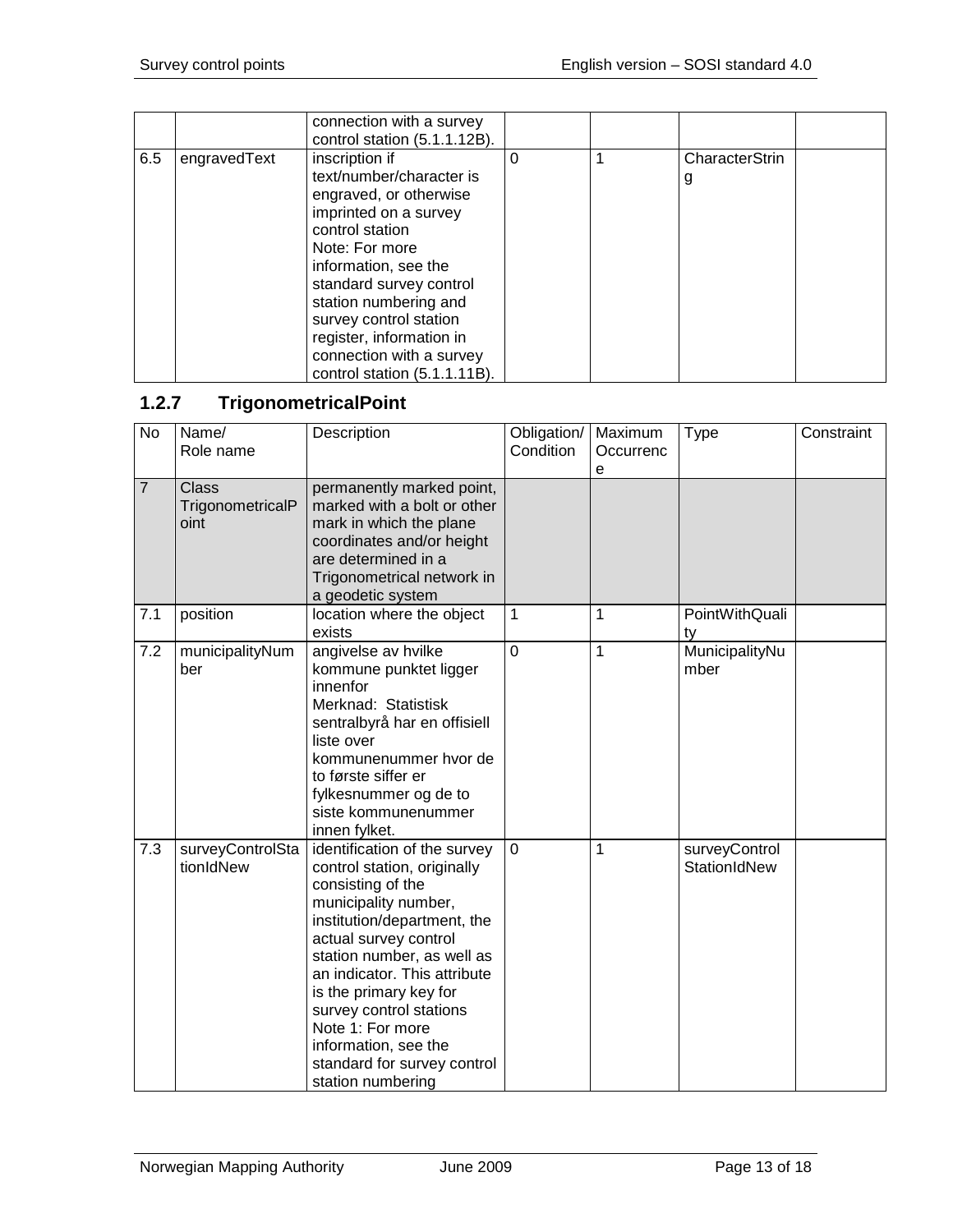## **1.2.7.1 <<CodeList>> BoltType**

| <b>Nr</b> | Code name                   | Definition/Description                                                                                                                                                                     | Code |
|-----------|-----------------------------|--------------------------------------------------------------------------------------------------------------------------------------------------------------------------------------------|------|
|           | CodeList<br><b>BoltType</b> | type of bolt Note: For more information, see the standard survey control station numbering<br>and survey control station register, information in connection with a survey control station |      |
|           |                             | $(5.1.1.10)$ .                                                                                                                                                                             |      |
| 1.1       | Bolt, unspecified type      |                                                                                                                                                                                            |      |
| 1.2       | Pipe                        |                                                                                                                                                                                            |      |
| 1.3       | ??Deformed rebar??          |                                                                                                                                                                                            | -1   |
| 1.4       | <b>Spikes</b>               |                                                                                                                                                                                            |      |
| 1.5       | Cairn                       |                                                                                                                                                                                            |      |
| 1.6       | Church steeple              |                                                                                                                                                                                            | 6    |
| 1.7       | Factory chimney             |                                                                                                                                                                                            |      |
| 1.8       | Beacon light                |                                                                                                                                                                                            |      |
| 1.9       | Miscellaneous               |                                                                                                                                                                                            | 9    |
| 1.10      | Bolt, NGO-type              |                                                                                                                                                                                            | 10   |
| 1.11      | Bolt, SK-type               |                                                                                                                                                                                            | 11   |
| 1.12      | Bolt, square type           |                                                                                                                                                                                            | 12   |

## <span id="page-13-0"></span>**1.2.7.2 <<CodeList>> surveyControlStationInstitution**

<span id="page-13-1"></span>

| Nr  | Code name                                                     | Definition/Description                                                                                                                                                                    | Code |
|-----|---------------------------------------------------------------|-------------------------------------------------------------------------------------------------------------------------------------------------------------------------------------------|------|
| 2   | CodeList<br>surveyControlStationInstitution                   | designation of the insitution that has established the survey control station Note: For more<br>information, see the standard survey control station numbering and survey control station |      |
|     |                                                               | register, information in connection with a survey control station (5.1.1.5)                                                                                                               |      |
| 2.1 | Other                                                         |                                                                                                                                                                                           |      |
| 2.2 | The the Norwegian National Rail<br>Administration             |                                                                                                                                                                                           | B    |
| 2.3 | Norwegian Water Resources and<br><b>Energy Administration</b> |                                                                                                                                                                                           | Е    |
| 2.4 | Geovekst                                                      |                                                                                                                                                                                           | G    |
| 2.5 | The Norwegian Land Consolidation                              |                                                                                                                                                                                           |      |
|     | Association                                                   |                                                                                                                                                                                           |      |
| 2.6 | Municipality                                                  |                                                                                                                                                                                           | К    |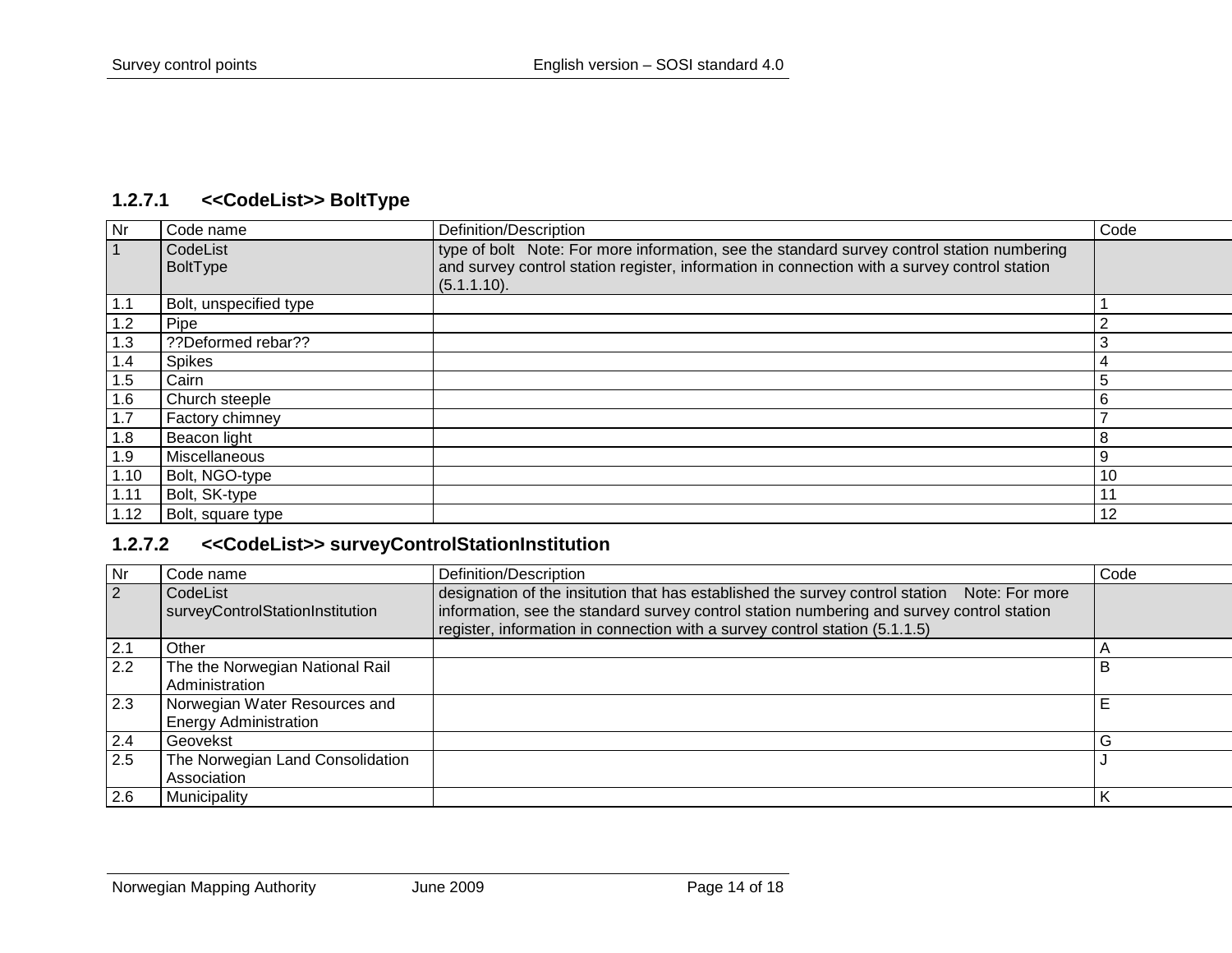| 2.7  | Norwegian State Railways        |  |
|------|---------------------------------|--|
| 2.8  | Norwegian Polar Institute       |  |
| 2.9  | The Norwegian Mapping Authority |  |
| 2.10 | Telenor                         |  |
| 2.11 | Norwegian Public Roads          |  |
|      | Administration                  |  |

#### **1.2.7.3 <<CodeList>> surveyControlStationCentreRef**

| Nr   | Code name                                 | Definition/Description                                                                                                                                                                                                                                                                                                               | Code      |
|------|-------------------------------------------|--------------------------------------------------------------------------------------------------------------------------------------------------------------------------------------------------------------------------------------------------------------------------------------------------------------------------------------|-----------|
| 3    | CodeList<br>surveyControlStationCentreRef | description of the point for the centre reference, i.e. to what on the survey control station do<br>the north and east coordinates refer Note: For more information, see the standard survey<br>control station numbering and survey control station register, information in connection with a<br>survey control station (5.1.1.16) |           |
| 3.1  | Miscellaneous                             |                                                                                                                                                                                                                                                                                                                                      | AN        |
| 3.2  | <b>Borehole</b>                           |                                                                                                                                                                                                                                                                                                                                      | <b>BH</b> |
| 3.3  | <b>Buildings</b>                          | FF-To be specified in the comment field: FMMERK                                                                                                                                                                                                                                                                                      | BY        |
| 3.4  | Base of bolt                              |                                                                                                                                                                                                                                                                                                                                      | FB        |
| 3.5  | Base of pipe                              |                                                                                                                                                                                                                                                                                                                                      | <b>FR</b> |
| 3.6  | Base of cairn                             |                                                                                                                                                                                                                                                                                                                                      | <b>FV</b> |
| 3.7  | Centre punch mark in top of survey        |                                                                                                                                                                                                                                                                                                                                      | <b>KM</b> |
|      | control station                           |                                                                                                                                                                                                                                                                                                                                      |           |
| 3.8  | Metal object                              |                                                                                                                                                                                                                                                                                                                                      | ME        |
| 3.9  | Steeple                                   |                                                                                                                                                                                                                                                                                                                                      | <b>SP</b> |
| 3.10 | Top of bolt                               |                                                                                                                                                                                                                                                                                                                                      | TB        |
| 3.11 | Top of light                              |                                                                                                                                                                                                                                                                                                                                      | TL        |
| 3.12 | Top of pipe                               |                                                                                                                                                                                                                                                                                                                                      | <b>TR</b> |
| 3.13 | Topp of cairn                             |                                                                                                                                                                                                                                                                                                                                      | <b>TV</b> |

#### <span id="page-14-0"></span>**1.2.7.4 <<CodeList>> surveyControlStationHeightRef**

<span id="page-14-1"></span>

| l Nr           | Code name                                 | Definition/Description                                                                                                                                                                                                                                                  | Code      |
|----------------|-------------------------------------------|-------------------------------------------------------------------------------------------------------------------------------------------------------------------------------------------------------------------------------------------------------------------------|-----------|
| $\overline{4}$ | CodeList<br>surveyControlStationHeightRef | description of point for height references, i.e. what the height refers to Note: For more<br>information, see the standard survey control station numbering and survey control station<br>register, information in connection with a survey control station (5.1.1.26). |           |
| 4.1            | Miscellaneous                             |                                                                                                                                                                                                                                                                         | AN        |
| 4.2            | Borehole, upper edge                      |                                                                                                                                                                                                                                                                         | <b>BH</b> |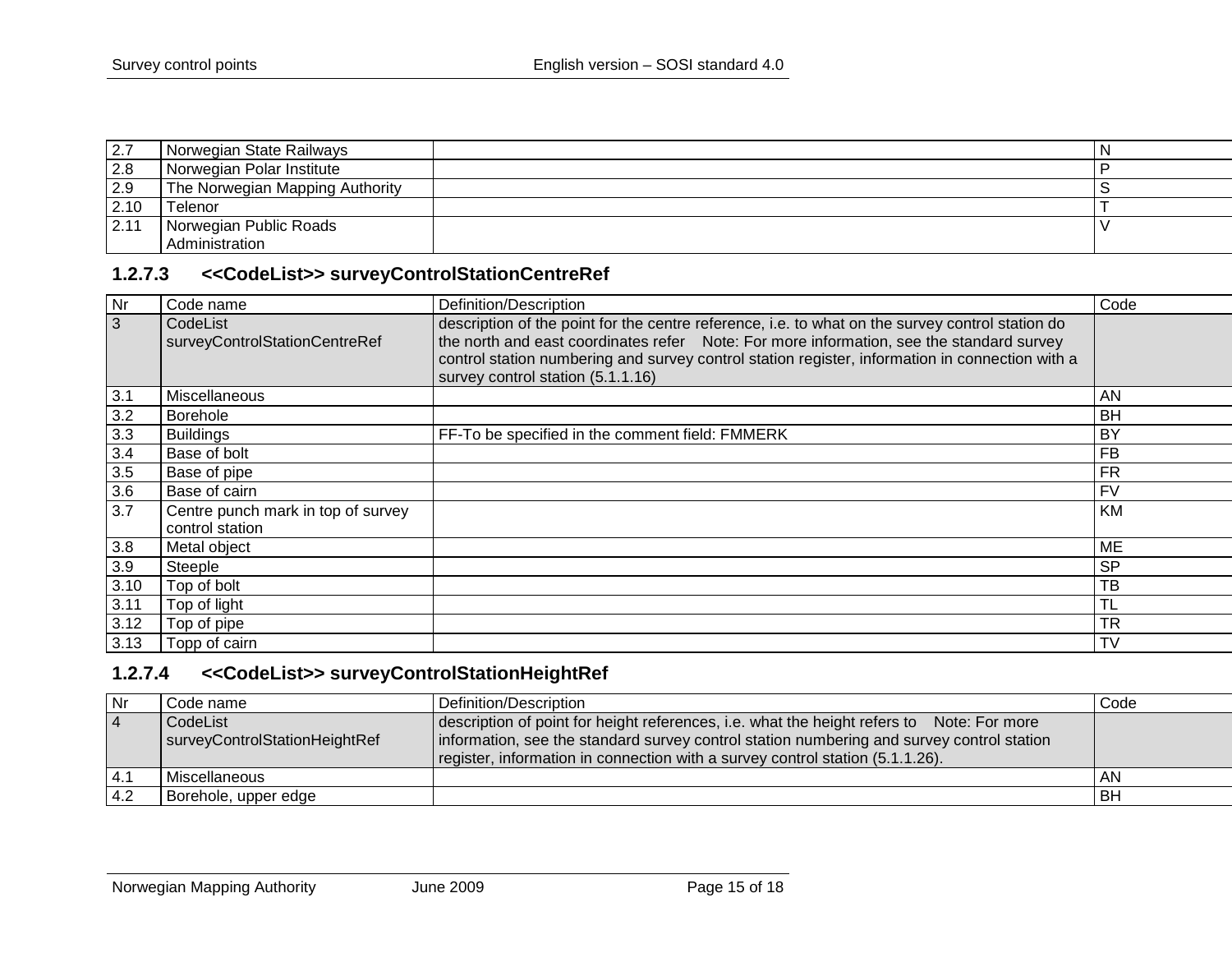| 4.3  | Base bolt                  | <b>FB</b>    |
|------|----------------------------|--------------|
| 4.4  | Base pipe                  | FR           |
| 4.5  | Base steeple               | FS           |
| 4.6  | Base cairn                 | $F\setminus$ |
| 4.7  | Centre ball/knob?? steeple | <b>MS</b>    |
| 4.8  | Top of bolt                | TB           |
| 4.9  | Top of light               | TL           |
| 4.10 | Top of pipe                | <b>TR</b>    |
| 4.11 | Top of signal              | <b>TS</b>    |
| 4.12 | Top of cairn               | TV           |

#### **1.2.7.5 <<CodeList>> surveyControlStationFoundation**

| Nr  | Code name                                  | Definition/Description                                                                                                                                                                                                                        | Code |
|-----|--------------------------------------------|-----------------------------------------------------------------------------------------------------------------------------------------------------------------------------------------------------------------------------------------------|------|
| 5   | CodeList<br>surveyControlStationFoundation | type of foundation for the survey control station Note: For more information, see the<br>standard survey control station numbering and survey control station register, information in<br>connection with a survey control station (5.1.1.13) |      |
| 5.1 | Mountain                                   |                                                                                                                                                                                                                                               |      |
| 5.2 | Rock                                       |                                                                                                                                                                                                                                               |      |
| 5.3 | Earth                                      |                                                                                                                                                                                                                                               |      |
| 5.4 | Concrete                                   |                                                                                                                                                                                                                                               |      |
| 5.5 | Other                                      |                                                                                                                                                                                                                                               |      |
| 5.6 | Bridge pier                                |                                                                                                                                                                                                                                               |      |

### **1.2.7.6 <<CodeList>> MaterialBolt**

<span id="page-15-1"></span><span id="page-15-0"></span>

| Nr  | Code name                | Definition/Description                                                                                                                                                                                                    | Code |
|-----|--------------------------|---------------------------------------------------------------------------------------------------------------------------------------------------------------------------------------------------------------------------|------|
| 6   | CodeList<br>MaterialBolt | type of material for the bolt ote: For more information, see the standard survey control<br>station numbering and survey control station register, information in connection with a survey<br>control station (5.1.1.11). |      |
| 6.1 | <b>Brass</b>             |                                                                                                                                                                                                                           |      |
| 6.2 | Steel                    |                                                                                                                                                                                                                           |      |
| 6.3 | <b>Iron</b>              |                                                                                                                                                                                                                           |      |
| 6.4 | Copper                   |                                                                                                                                                                                                                           |      |
| 6.5 | Aluminium                |                                                                                                                                                                                                                           |      |
| 6.6 | Miscellaneous            |                                                                                                                                                                                                                           |      |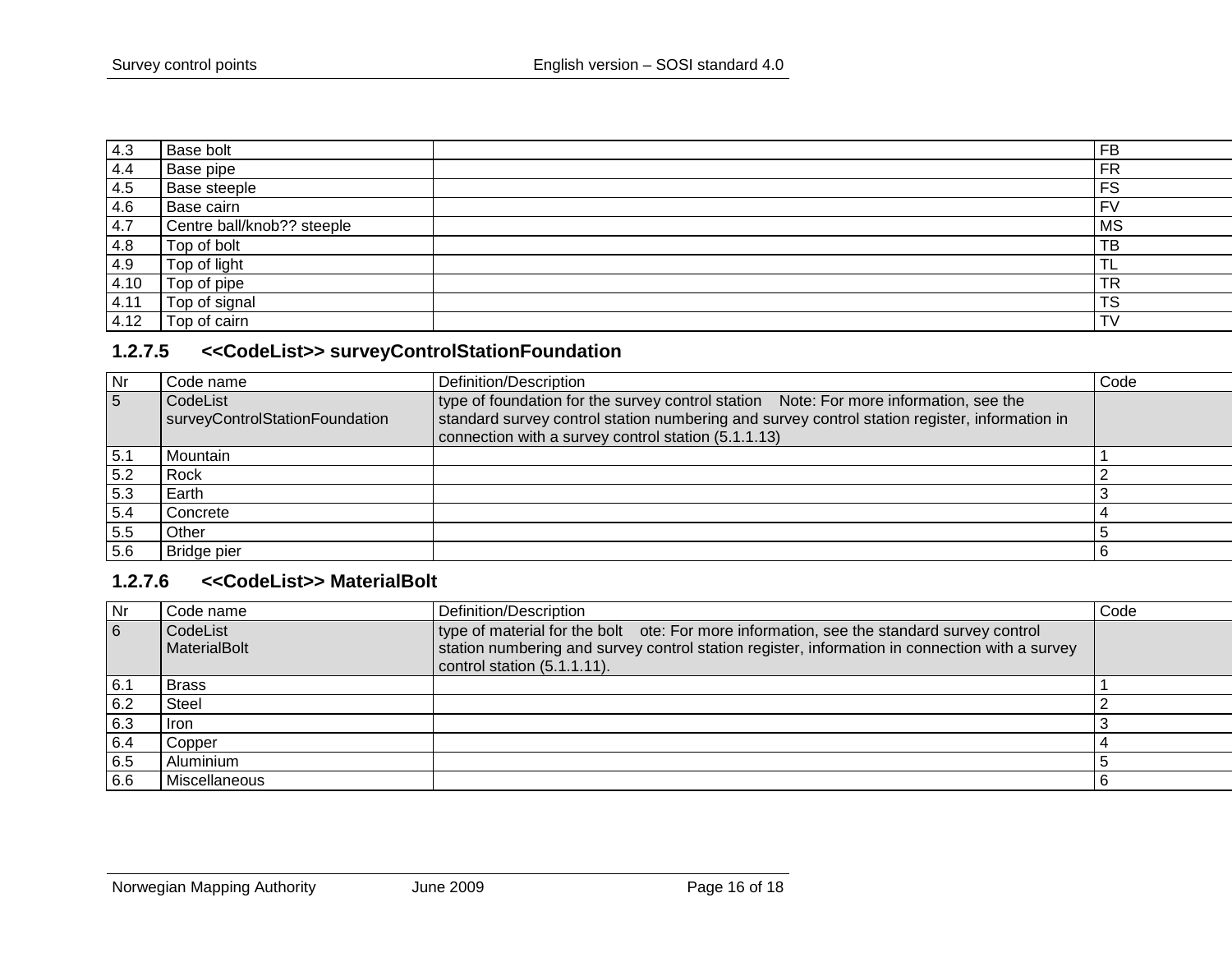#### **1.2.7.7 <<CodeList>> PointType**

| Nr             | Code name                                      | Definition/Description                                                                                                                                                                                                                                                                                                        | Code |
|----------------|------------------------------------------------|-------------------------------------------------------------------------------------------------------------------------------------------------------------------------------------------------------------------------------------------------------------------------------------------------------------------------------|------|
| $\overline{7}$ | CodeList<br>PointType                          | description of the point type of the survey control station Note: In the norm for survey control<br>station register and survey control station number, point type has the codes P, Q and R<br>depending on the actual number. In this standard, the point type P is used for the traverse<br>point regardless of the number. |      |
| 7.1            | <b>Miscellaneous</b>                           |                                                                                                                                                                                                                                                                                                                               | A    |
| 7.2            | Long distance ?? viewing point??               | Note: No longer photogrammetric point                                                                                                                                                                                                                                                                                         | F    |
| 7.3            | Gravimetric point                              |                                                                                                                                                                                                                                                                                                                               | G    |
| 7.4            | Point in the municipal GPS main<br>network     |                                                                                                                                                                                                                                                                                                                               | H    |
| 7.5            | Point in the municipal GPS detailed<br>network |                                                                                                                                                                                                                                                                                                                               | Κ    |
| 7.6            | Punkt i Landsnettet                            |                                                                                                                                                                                                                                                                                                                               |      |
| 7.7            | Levelling point                                |                                                                                                                                                                                                                                                                                                                               | N    |
| 7.8            | Traverse point                                 |                                                                                                                                                                                                                                                                                                                               |      |
| 7.9            | Point in the backbone                          |                                                                                                                                                                                                                                                                                                                               | S    |
| 7.10           | Triangulation point                            |                                                                                                                                                                                                                                                                                                                               |      |
| 7.11           | Satelitte point                                |                                                                                                                                                                                                                                                                                                                               | X    |

#### <span id="page-16-0"></span>**1.2.7.8 <<CodeList>> SignalType**

<span id="page-16-1"></span>

| Nr  | Code name       | Definition/Description                        | Code               |
|-----|-----------------|-----------------------------------------------|--------------------|
| 8   | CodeList        | the signal type of the survey control station |                    |
|     | SignalType      |                                               |                    |
| 8.1 | Miscellaneous   |                                               | AN                 |
| 8.2 | Backstay signal |                                               | <b>BA</b>          |
| 8.3 | Landmark        |                                               |                    |
| 8.4 | Foot signal??   |                                               | <b>FO</b>          |
| 8.5 | Church steeple  |                                               |                    |
| 8.6 | Lantern         |                                               | ш.                 |
| 8.7 | Top signal      |                                               | TC                 |
| 8.8 | Tower           |                                               | $\mathbf{r}$<br>ΙA |
| 8.9 | Cairn           |                                               | <b>VA</b>          |